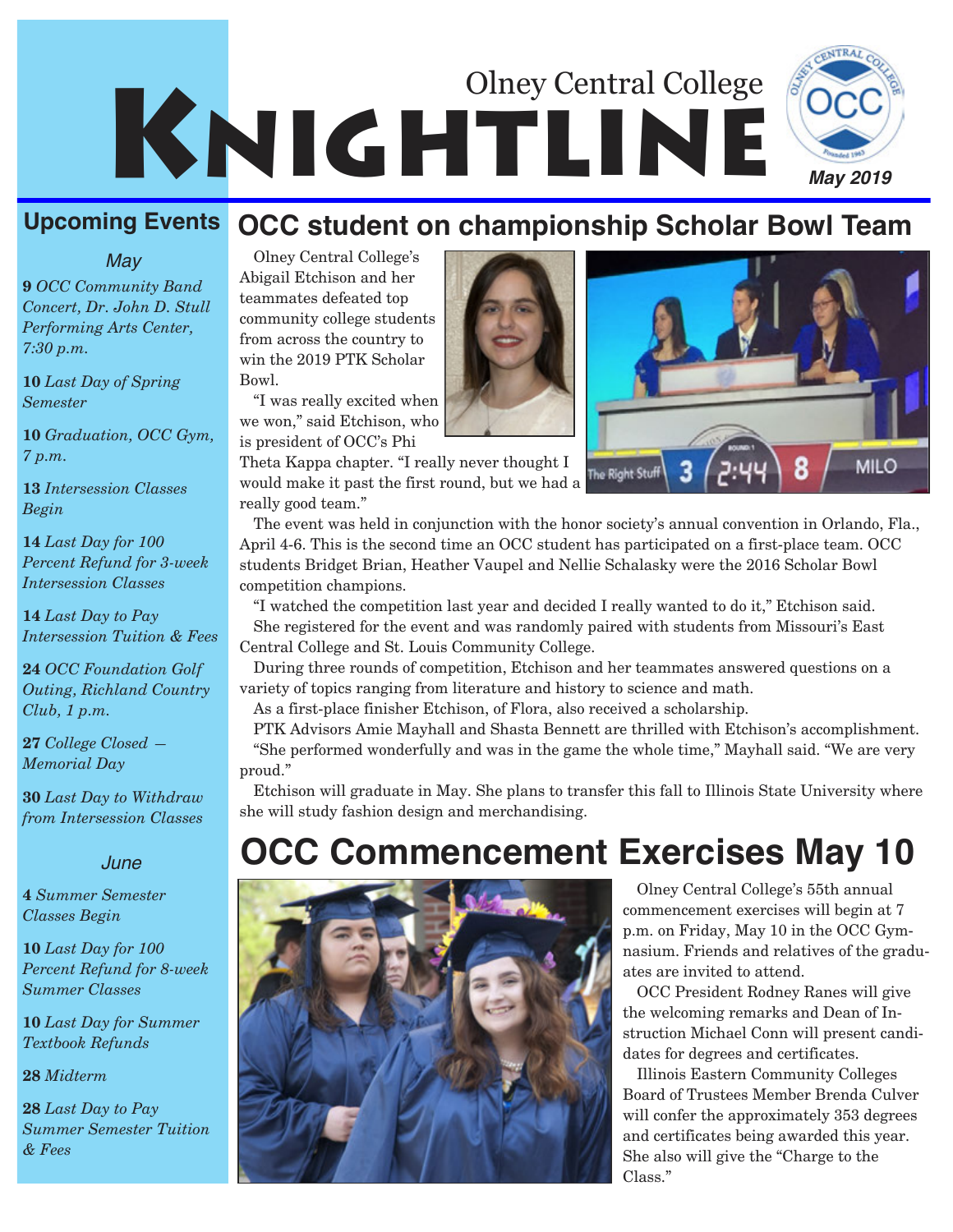## **OCC grad pursuing career in crop genetics**

Olney Central College graduate Matthew Runyon's roots in agriculture run deep.

Growing up on his family's farm in Noble, Runyon knew he wanted to pursue an agrelated career and found one in crop genetics.

"It is a passion for me," said Runyon, who completed his associate's degree at OCC in 2017. "I want to help farmers grow the best crops they can. Crop breeding is very science-intensive work. It uses a lot of cutting-edge technology and that is something that really interests me."

Runyon is finishing his senior year at the University of Illinois where he is majoring in crop science with a concentration in plant

biotechnology and molecular biology. Last summer he participated in a corn-breeding program during an internship at AgReliant Genetics' Champaign Research Station.

Following graduation, Runyon will begin an internship with Corteva Agriscience formerly known as Pioneer Hi-Bred International in Princeton, where he will work through December on the company's soybean breeding project before beginning his graduate studies in the spring.

While attending U of I, Runyon has served as a research assistant under the supervision of Dr. Anthony Studer on a project designed to improve corn's response to drought stress. The goal is to decrease the plants' water consumption and develop a more efficient crop.

Runyon has assisted with numerous approaches to research ranging from trait characterization through genotyping to



field plot and greenhouse maintenance.

"Students are highly involved in all of the lab work," Runyon said. "Over the past year, I have learned a lot and feel very prepared where I am headed."

Runyon and other members of the research team traveled to St. Louis, Mo., in March to present their research at the 61st annual Maize Genetics Conference. The event draws corn breeders from across the United States.

"It's an opportunity for the leading minds in the corn breeding world to discuss new developments," Runyon added. "It is exciting to be a part of."

Runyon is the recipient of the 2018 Golden Opportunity Scholar Award, which is presented by the American Society of Agronomy, Crop Science Society of America and Soil Science Society of America. The award recognizes outstanding contributions to agronomy through education, national and international service and research.

Runyon said OCC provided an excellent educational foundation for his success at U of I.

"OCC really prepared me for the lab work here at the university," he added. "My classes with Dr. Aaron Lineberry and Sarah Bergbower were especially helpful. I would like to thank them for that. I enjoyed all of the different events at OCC and the activities I got to do in the Science Club and other organizations. I got to work with a lot of different people who are going to be in my life for a long time."

## **Information Systems Technology accepting students for fall**

Olney Central College's new Information Systems Technology Program is accepting students for the fall semester.

Computer networking is essential in today's business world. The IST Program provides students with a solid foundation in both computer maintenance and networking.

OCC's partnership with the CISCO Networking Academy ensures students are learning the latest industry standards while gaining hands-on experience in a state-of-the-art lab.

Students can earn a two-year transfer degree, which offers electives and gives students the basics of IST while preparing them to successfully complete a bachelor's degree.

The two-year Associate in Applied Science Degree incorporates



more technology and enables students to enter the workforce right away. Students have the opportunity to specialize in either Network Administration or Cybersecurity.

Students who excel in the program also will be prepared to take multiple industry certifications.

For more information about OCC's Information Systems Technology Program, contact Advisors Vicki Thompson at thompsonv@iecc.edu, Jodi Schneider at schneiderj@iecc.edu, or call 618-395-7777.

The Information Systems Technology Program is an Illinois Eastern Community Colleges Title III Block Grant initiative. The Title III program is supported in part by a five-year grant awarded to Olney Central College from the U.S. Department of Education effective October 1, 2018. The estimated total cost for all project activities is \$2,506,775, financed by the grant award of \$2,249,968 (90%) and \$256,807 (10%) by Olney Central College.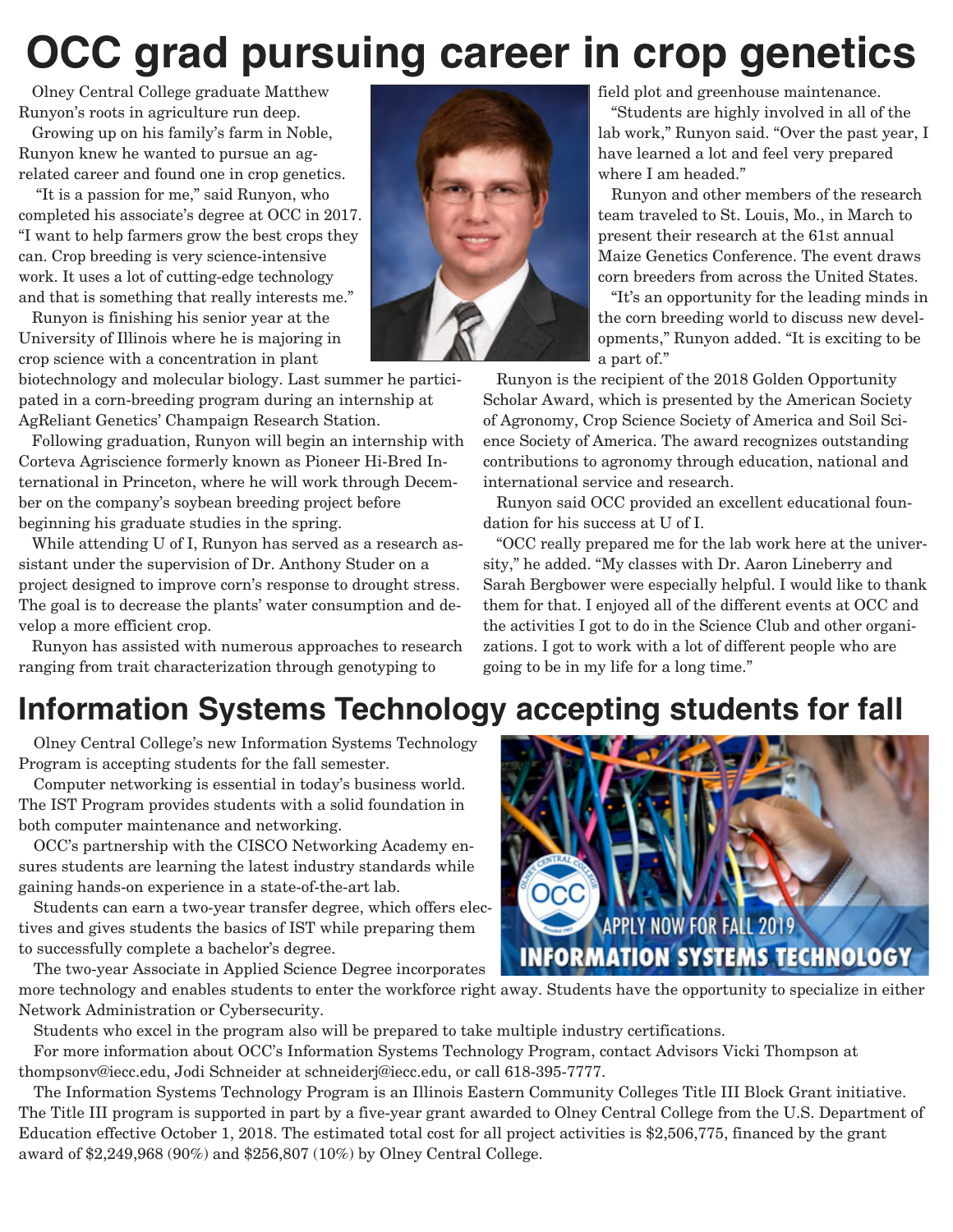### **OCC Youth Explorers Camp July 29-Aug. 2**

Olney Central College is offering a summer Youth Explorers Camp for students entering sixth through ninth grades.

Students will spend the week of July 29-Aug. 2 exploring one of five subject areas taught by OCC faculty. Sessions meet from 9 a.m. to noon and include:

• **Grease and Gears with Tyler Boyles**: This automotive camp teaches students to understand vehicles and the tools required to fix them, including basic maintenance and how they work. Rev-up your brain as you work on and learn the ins and outs of cars and trucks.

• **The Artist Within with Heather Sandy:** Each day, students will create an original piece of artwork while experimenting with different materials and processes. Unleash your creative potential with projects that include paintings, drawings and sculptures.

• **Jazz for the Young Musician with**

**Wade Baker:** Enthusiastic young musicians of all skill levels will enjoy this camp. Jampacked with performing, learning and listening, it takes a creative approach to improvisation and ensemble playing.

• **Fun with Physical Science with Rob Mason and Aaron Lineberry**

**& Ew! Awesome Biology! with Chris Mathews:** Students will explore all areas of science. Part of the morning will be spent in the world of biology and the other part students will be experimenting with chemistry and physics. See science in a way you never have before. Touch a real human brain. Blow stuff up. Play with electricity.

• **Expression Through Theater, Music and Technology with Jessica McDonald:** Campers will explore communication through forms of expression such as music, videos, acting and more. The course emphasizes personal creativity, both individually and in cooperation with others.

The cost for the camp is \$100 per student, which is due at registration. For more information, call 618-395-7777.





### **OCC offering six-week math classes**

Olney Central College is offering two summer hybrid math courses students can complete in just six weeks.

MTH 1102 College Algebra will meet from 8 to 9:50 a.m. and MTH 1105 Trigonometry will meet from 10 to 11:15 a.m. Both classes will be held Monday through Thursday, June 4-July 16 with Instructor Lisa Benson. The classes may be taken "back to back."

Successfully completing the courses during the summer will enable students to enroll in higher-level math classes at OCC this fall.

To register or for more information, contact Student Services at 618-395-7777.

#### **Community Band Concert May 9**

The Olney Central College Music Department will present its 13th annual OCC Community Band Concert at 7:30 p.m. on Thursday, May 9 in the Dr. John D. Stull Performing Arts Center.

The hour-long performance will feature selections by Pyotr Tchaikovsky, Percy Grainger, Gustav Hoist, Richard Saucedo and Robert W. Smith. Joining the Community Band will be the OCC Concert Band. Admission is free.

#### **Lost and Found**

If you have lost an item, please check with Student Services.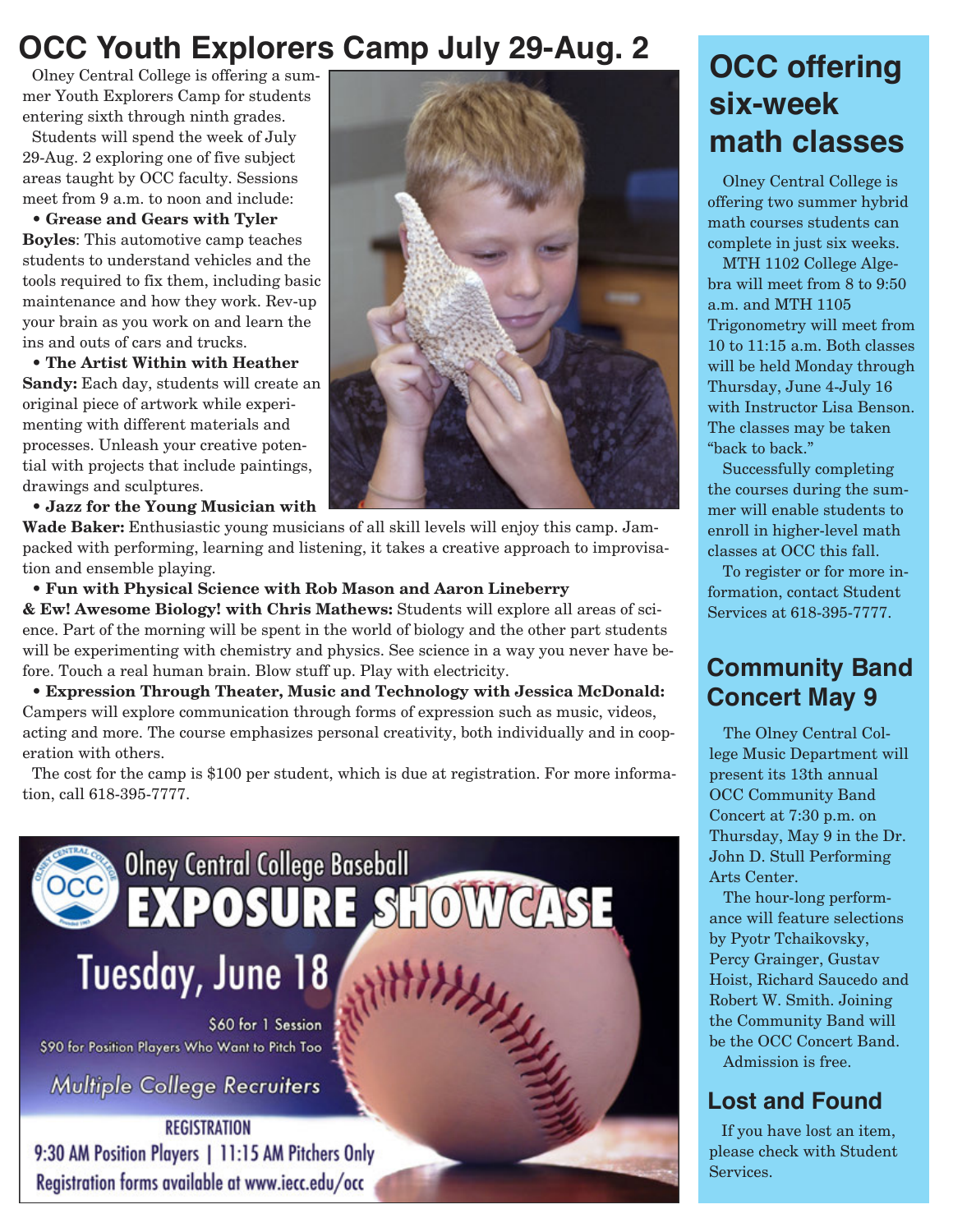## **Wade Baker advances as quarter-finalist for 2020 Grammy Music Educator Award**

For the second consecutive year, Olney Central College Director of Bands Wade Baker has been nominated for a Grammy Music Educator Award and advanced as a quarter-finalist.

Last year's nomination led to an invitation for the OCC Music Department to perform at Carnegie Hall this June.

The Grammy Music Educator Award is supported by the NAMM Foundation, the National Association for Music Education and the National Education Association, and recognizes the importance of music educators in the lives of their students. Baker's most recent nomination came from two of his students.

"I think it is really cool," Baker said. "I'm just finishing my second year of

teaching full-time. I have learned so much and feel like I still have more to learn. To know the students appreciate what I am teaching and feel I deserve an award like this, that is pretty awesome."

Since joining OCC in August 2017, Baker has greatly expanded performance opportunities for students. He has added a big band, two contemporary ensembles, two commercial music ensembles and plans to introduce an honors jazz quartet in the fall.

Baker also brought professional musicians Monte Skelton and Chris Parker to serve as adjunct faculty.

Skelton is an Evansville, Ind., artist who plays more than 20 musical instruments, specializing in woodwinds. He performs throughout the Midwest and has shared the stage with the legendary Temptations and jazz vocalist Sherrie Bias.

Parker travels once a month from his home in Brooklyn, N.Y. to work with OCC students on percussion and low brass. He has performed with many high-profile jazz musicians in the Midwest.

"I have seen drastic individual improvement in the students who are working with them," Baker said. "Monte and Chris have been invaluable resources to the students and to me. Anytime I have needed help with charts or finding new music they have always been ready to help. They are willing to do anything I ask. I can trust in them fully and their musical intuition."

In addition to helping the students improve their musicianship, Skelton and Parker have shared their experiences earning livings as musicians.

"It is something the adjuncts and I stress," Baker said. "A lot of students are super serious and want to get out and play music. We talk about how to get a performing gig and how to make money to pay the bills. We have several students who



are out working now. I think that speaks volumes about the atmosphere we are cultivating."

Baker continues to be impressed with his students and their level of performance.

"We have played some really difficult music and the kids are pulling it off," Baker said. "I'm picky. I have high standards, but the students have really impressed me. I don't have to force changes. The kids want to come here and get better. That's the situation you want to be in. We are three years ahead of schedule on my five-year plan for the program."

The students' hard work has been recognized with invitations to perform throughout the area. On April 27, the Jazz Combo served as the opening main act at the Golden Gate Wine and Jazz Festival in Huntingburg, Ind.

The Music Department also was represented at two events in Evansville. The Jazz Combo performed at the First Friday Festival on May 3 and the Big Band, Jazz Combo and Jazz Quartet performed at the University of Evansville on May 5.

The Community Band concert will begin at 7:30 p.m. on May 9.

Baker remains busy this semester recruiting and holding auditions for new students.

"I've been actively going to different schools in the area," he said. "Last year I didn't know a lot of the area band directors, but I am getting better connected with them and it is having a positive impact. More students in the area are contacting me.

"The program is gaining so much momentum," he continued. "If everyone who auditioned or said they were interested in the program signs up, we will have 35 students this fall. We were at 16 when I was hired two years ago."

The bands are open to all OCC students, not just those majoring in music. Full and partial tuition waivers are available. Audition and waiver information is available on the website at www.iecc.edu/occmusic.

The OCC Concert and Community bands continue to prepare for their June 14-17 trip to perform at New York City's Carnegie Hall.

The Music Department has already raised \$20,000 through private donors and students have generated another \$15,000 since the Music Department's concert in February. The Illinois Eastern Community Colleges District is providing an additional \$5,000.

"We are just below what we need to make this happen and we are continuing to accept donations," Baker said.

Individuals interested in supporting the OCC Music Department with its fund-raising efforts can contact Baker at 618- 395-7777, ext. 2251, or email bakerw@iecc.edu.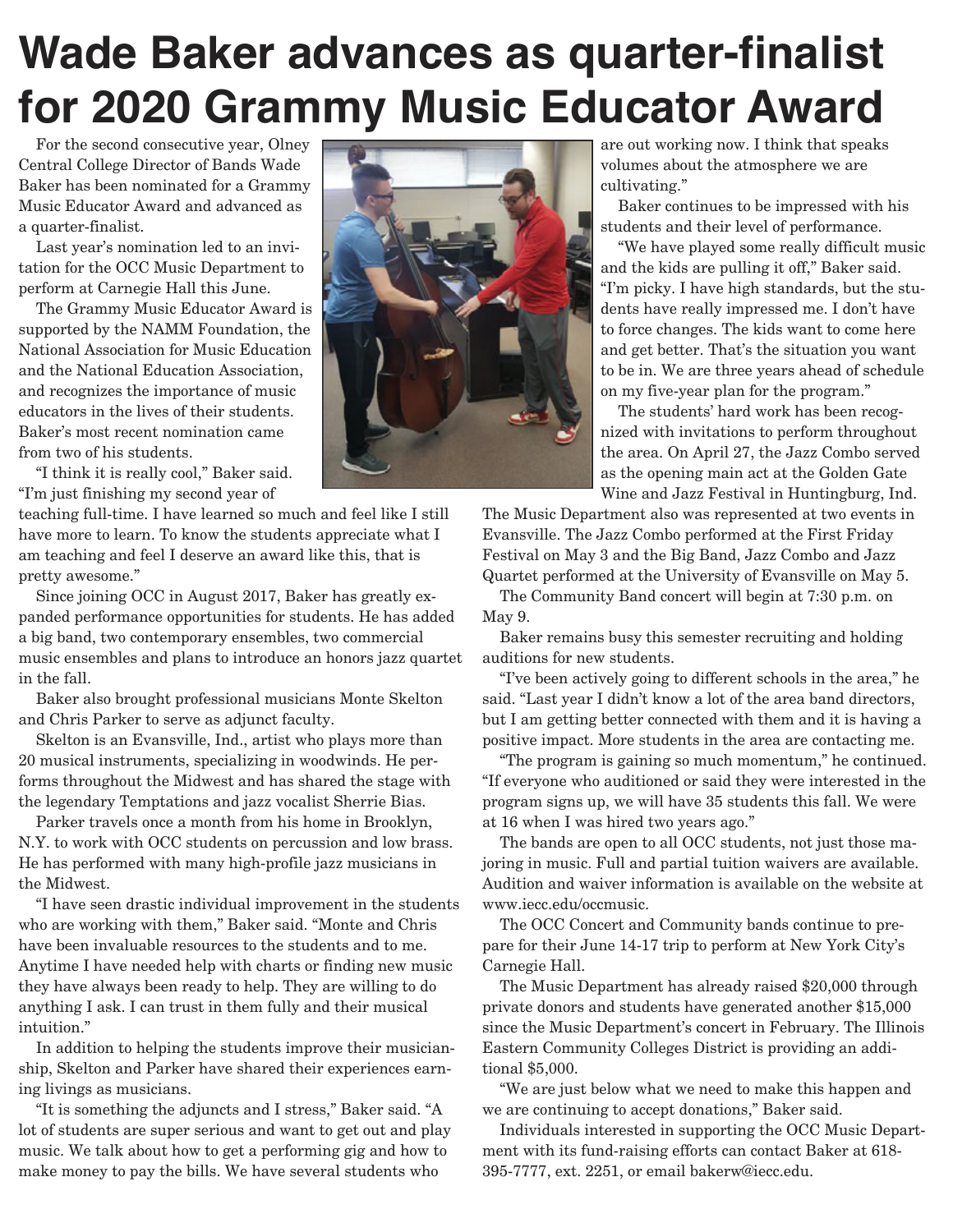## **Students attend PTK convention in Orlando**

Olney Central College students joined Phi Theta Kappa members from across the country at the Gaylord Palms Resort & Convention Center in Orlando, Fla., for the honor society's annual convention.

Attending the event were Abigail Etchison of Flora, Ruth Marie Simmons of Cisne, and Abby Roark of Olney. They were accompanied by Advisors Amie Mayhall and Shasta Bennett.

"The conference was awesome," Simmons said. "Everyone was so hyped about it. I enjoyed connecting with other people in the workshops, finding out where they were transferring to and how they were going about it. It helped to build up my own game plan."

Roark added, "I really enjoyed going to Florida. We had really nice weather and

the resort where we stayed was beautiful. I spent my free time walking around and exploring it. I enjoyed the spirit at the conference. Everyone was really welcoming. There was so much energy. People were really happy to be there and they wanted to spread it. It was also nice to spend more time with the other OCC students. We are all studying different things and the trip gave me a chance to get to know them better."



The convention included a variety of educational forums. Featured guest speakers were celebrity chef and author Jeff Henderson and social media influencer Mel Robbins, author of "The 5 Second Rule."

Both Simmons and Roark said Robbins' presentation was one of the highlights of the event.

"She talked about how you need to take action now," said Roark. "She was a great speaker."

Simmons added, "She is a very influential woman and her speech made me cry."

Members also discussed chapter goals for the coming year. Illinois regional chapters will be working to make their communities a greener place.

"We will be coming up with our own activities and ideas," Roark said.

"I love the community service aspect of PTK," Simmons added."I work at a food pantry in my community and it's nice to be working in Olney, too."

Simmons, who will graduate this month, plans to major in business and take classes through either Franklin University or Eastern Illinois University. Roark is finishing her freshman year at OCC and is a math major.





#### **ROCK AND ROLL HALL OF FAME HONOREE GIVES MASTER CLASS**

**Drummer Philip Paul, a Rock and Roll Hall of Fame honoree, gave a master class to OCC music students on April 26. Paul played with Dizzy Gillespie and recorded the original drum track for "The Twist." At left, Paul speaks to students about his career. Above, Paul works with students on a piece for their spring concert.**